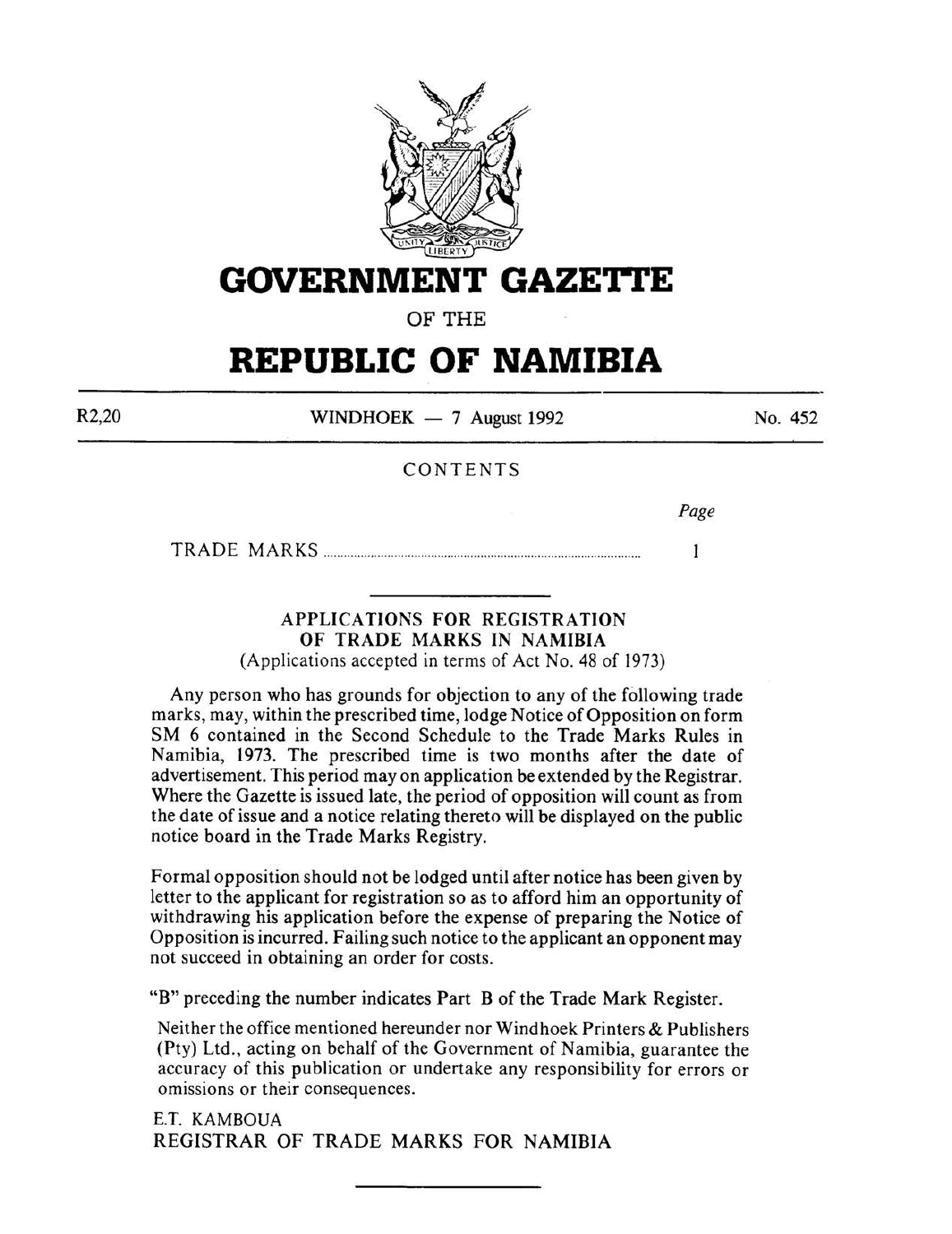89/1039 in Class 42: Retail, wholesale, merchandising, distributing and selection services; technical, technological, testing, consultative, advisory, research and professional services; all the aforesaid services being concerned with or relating to painting or decorating or painters' or decorators' products, requisites, tools and materials or to the paint or decorating industry in the name of AECI LIMITED, a South African company  $-$  of 16th Floor, Office Tower, Carlton Centre, Commissioner Street, Johannesburg, Transvaal, Republic of South Africa. Address for Service: ADAMS & ADAMS, 5th Floor, C.D.M. Centre, Independence Avenue/Bülow Street, Windhoek.



#### FILED: 9 AUGUST 1989

Registration of this trade mark shall give no right to the exclusive use of a device of a house as such and apart from the particular representation shown in the mark.

Registration of this trade mark shall give no right to the exclusive use of the word "SAVE", or ofthe word "COLOUR", or the word "CENTRE", each apart from the mark.

Section 24  $(1)(b)$  application.

89/1563 in Class 9: Scientific, nautical, surveying and electrical apparatus and instruments (including wireless); photographic, cinematographic, optical, weighing, measuring, signalling, checking (supervision) life-saving and teaching apparatus and instruments; coin or counterfreed apparatus, talking machines; cash registers; calculating machiens; fire-extinguishing apparatus; in the name of TELJOY HOLD-INGS LIMITED, a South African company — of Television City, corner of Plein and Claim Streets, Johannesburg, Transvaal, Republic of South Africa. Address for Service: ADAMS & ADAMS, 5th Floor, C.D.M. Centre, Independence A venue/Biilow Street, Windhoek.

FILED: 13 OCTOBER 1989

#### **TELJOY**

Registration of this trade mark shall give no right to the exclusive use of the word JOY apart from the mark.

Associated with 89/1564

Section 24  $(1)(b)$  application.

-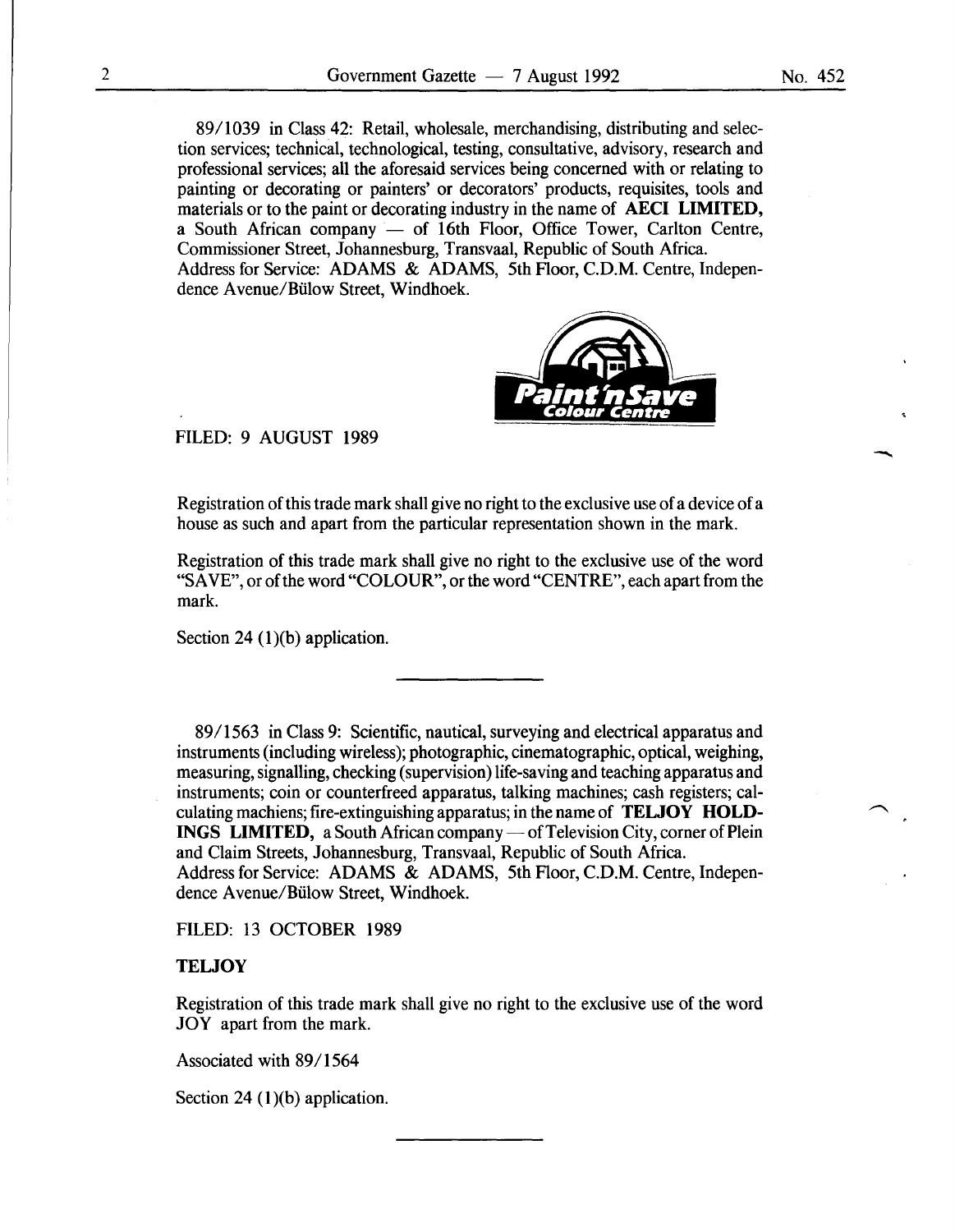89/1565 in Class 41: Education and entertainment; in the name of **TELJOY HOLDINGS LIMITED**, a South African company - of Television City, corner of Plein and Claim Streets, Johannesburg, Transvaal, Republic of South Africa.

Address for Service: ADAMS & ADAMS, 5th Floor, C.D.M. Centre, Independence Avenue/Bülow Street, Windhoek.

FILED: 13 OCTOBER 1989

#### **TELJOY**

Registration of this trade mark shall give no right to the exclusive use of the word JOY apart from the mark.

Associated with 89/1566

Section 24  $(1)(b)$  application.

8911567 in Class 9: Scientific, nautical, surveying and electrical apparatus and instruments (including wireless); photographic, cinematographic, optical, weighing, measuring, signalling, checking (supervision) life-saving and teaching apparatus and instruments; coin or counterfreed apparatus, talking machines; cash registers; calculating machiens; fire-extinguishing apparatus; in the name of **TELJOY HOLD-**INGS LIMITED, a South African company -- of Television City, corner of Plein and Claim Streets, Johannesburg, Transvaal, Republic of South Africa. Address for Service: ADAMS & ADAMS, 5th Floor, C.D.M. Centre, Independence Avenue/Bülow Street, Windhoek.

FILED: 13 OCTOBER 1989

#### **TELGELUK**

Registration of this trade mark shall give no right to the exclusive use of the word GELUK apart from the mark.

Associated with 89/1568

Section 24 (1)(b) application.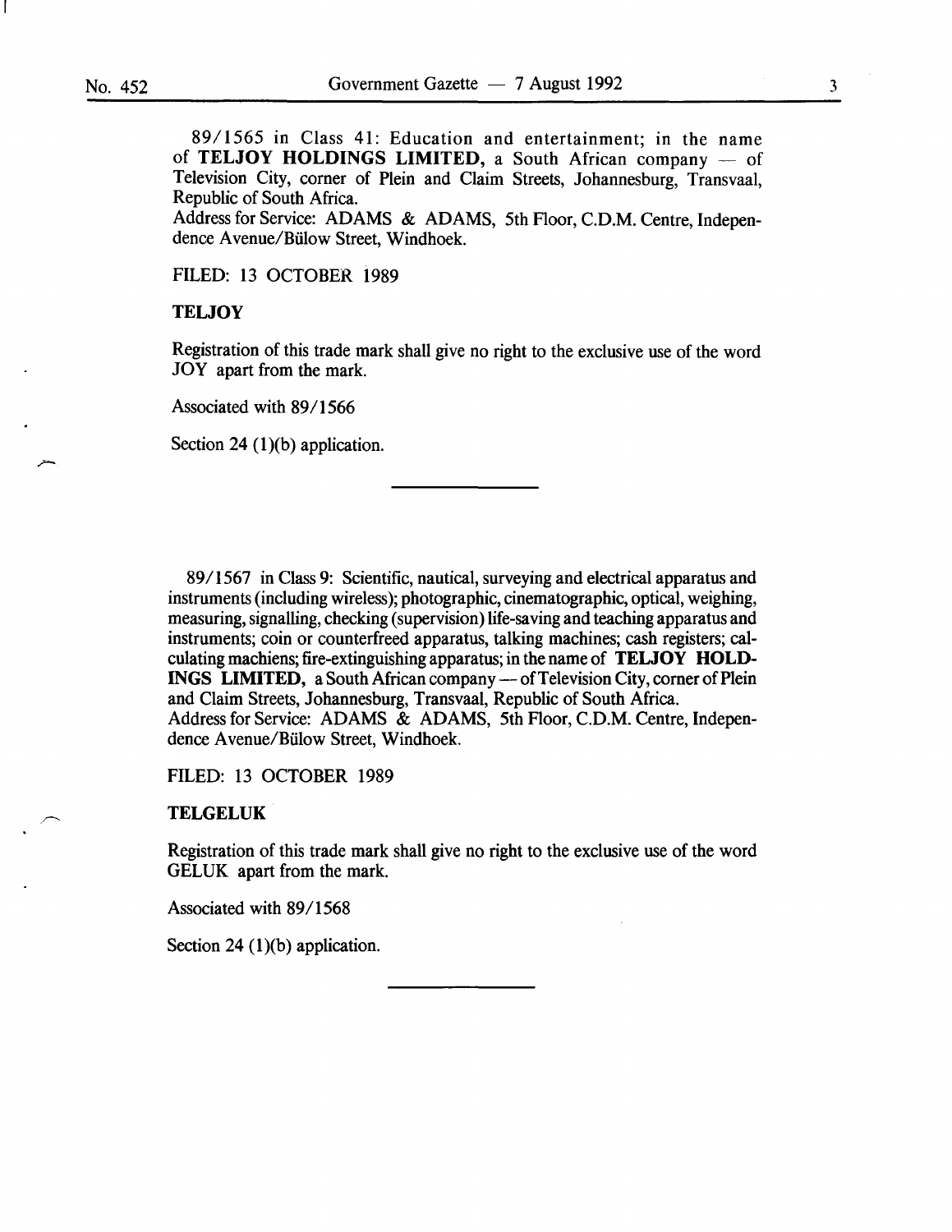89/1569 in Class 41: Education and entertainment; in the name of **TELJOY HOLDINGS LIMITED, a** South African company - of Television City, corner of Plein and Claim Streets, Johannesburg, Transvaal, Republic of South Africa.

Address for Service: ADAMS & ADAMS, 5th Floor, C.D.M. Centre, Independence A venue/Biilow Street, Windhoek.

FILED: 13 OCTOBER 1989

#### **TELGELUK**

Registration of this trade mark shall give no right to the exclusive use of the word GELUK apart from the mark.

Associated with 89/1570

Section 24  $(1)(b)$  application.

90/0002 in Class 19: Building materials, bricks and slabs, all made wholly or principally of non-metallic materials; embankment retaining stones for use in allowing the growth of plants; protecting walls, all included in the class; in the name of **PICHLER & CO.,** a partnership with limited liability organised and existing under the laws of Switzerland - Manufacturers and Merchants, of Schubertweg 10, 3073 Giimligen, Switzerland.

Address for Service: ADAMS & ADAMS, 5th Floor, C.D.M. Centre, Independence A venue/Biilow Street, Windhoek.

FILED: 4 JANUARY 1990

#### **LOEFFEL**

Associated with 87/0081

90/0028 in Class 7: Parts and fittings included in this class for machines; in the name of **BBA GROUP Plc, a British company** — of Whitechapel Road, Cleckheaton, West Yorkshire, BD 19 6HP, Great Britain.

Address for Service: ADAMS & ADAMS, 5th Floor, C.D.M. Centre, Independence Avenue/Bülow Street, Windhoek.

FILED: 16 JANUARY 1990

#### **PERPLAS**

Associated with 90/0029

Section 24  $(1)(b)$  application.

-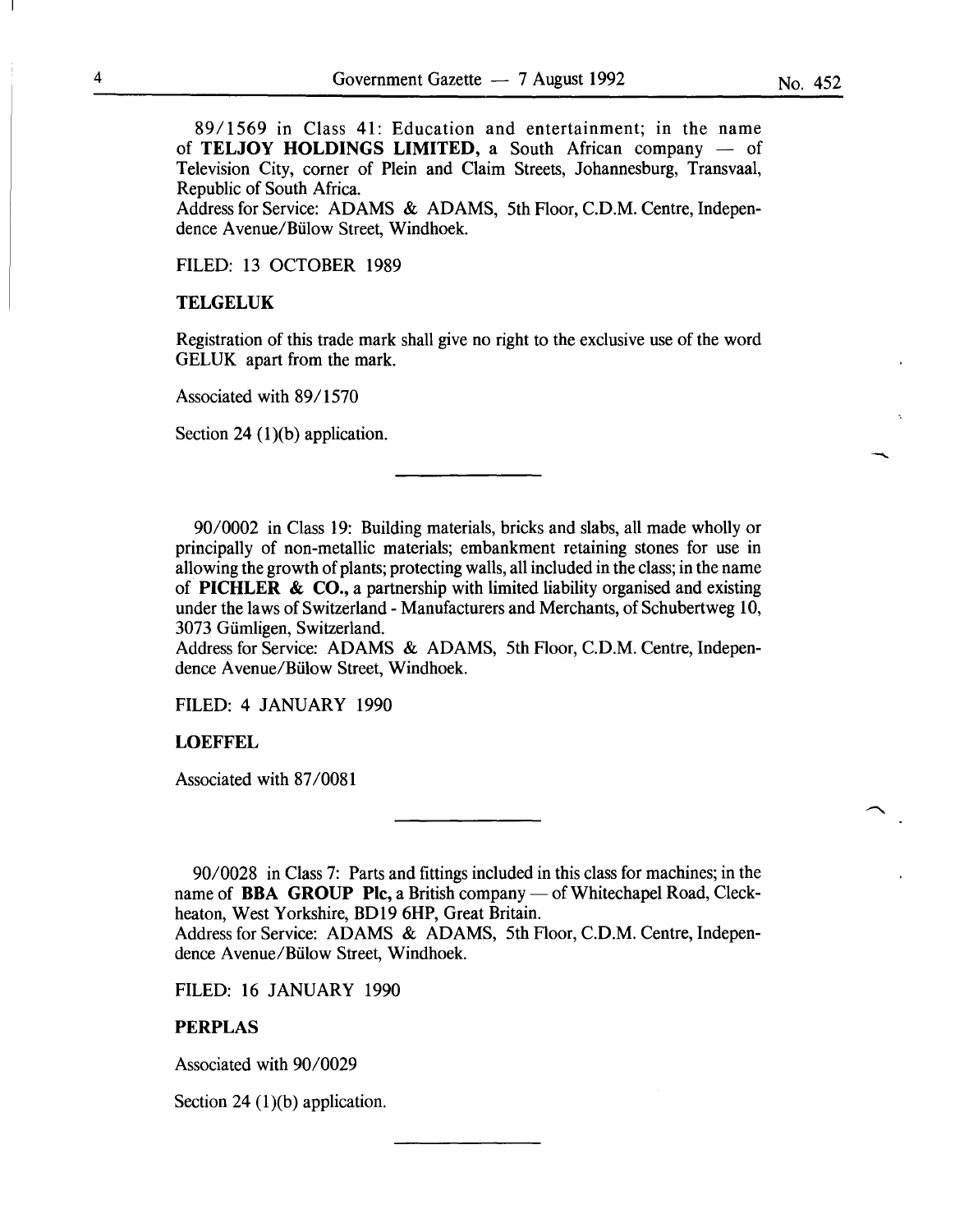90/0029 in Class 17: Plastics materials and articles and semi-finished articles made therefrom, all included in this class; plastics in the form of sheets (non-textile); blocks and rods, all for use in manufacture; in the name of BBA GROUP Pic, a British company — of Whitechapel Road, Cleckheaton, West Yorkshire, BD19 6HP, Great Britain.

Address for Service: ADAMS & ADAMS, 5th Floor, C.D.M. Centre, Independence A venue/Biilow Street, Windhoek.

FILED: 16 JANUARY 1990

#### PERPLAS

Associated with 90/0028

Section 24  $(1)(b)$  application.

90/0030 in Class 16: Paper and paper articles including paper bags and other containers; wrapping, packing, packaging, shock absorbent and cushioning materials for all kinds included in this class; dunnage not included in other classes; in the name of NAMPAK PRODUCTS LIMITED, a South African Company of 114 Dennis Road, Atholl Gardens, Sandton, Transvaal, Republic of South Africa. Address for Service: ADAMS & ADAMS, 5th Floor, C.D.M. Centre, Independence A venue/Biilow Street, Windhoek.

FILED: 16 JANUARY 1990

#### **RIDETITE**

Applicants admit that registration of this trade mark shall not debar other persons from the *bona fide* descriptive use in the ordinary course of trade of the word "TIGHT".

Associated with 90/0031

90/0040 in Class 5: Pharmaceutical, veterinary and sanitary substances; infants' and invalids' foods; plasters, material for bandaging; material for stopping teeth; dental wax; disinfectants (for human use); in the name of ARCANA (PROPRIE-**TARY)** LIMITED  $-$  a South African company  $-$  Manufacturers and Merchants -of Fedlife Park, 11 Tonetti Street, Midrand, Transvaal, Republic of South Africa. Address for Service: ADAMS & ADAMS, 5th Floor, C.D.M. Centre, Independence A venue/Biilow Street, Windhoek.

FILED: 19 JANUARY 1990

#### ARCANAMYCIN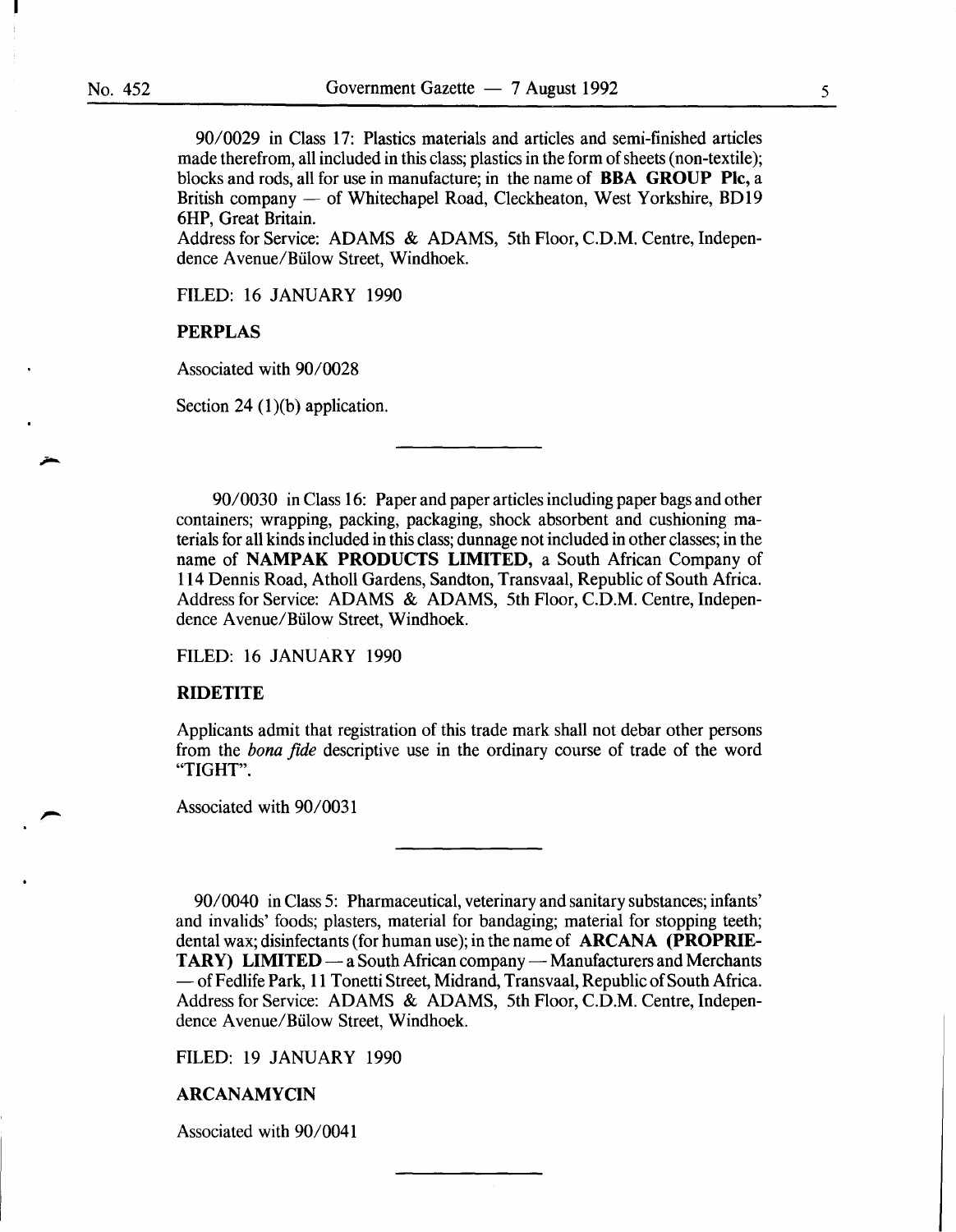90/0041 in Class 5: Pharmaceutical, veterinary and sanitary substances; infants' and invalids' foods; plasters, material for bandaging; material for stopping teeth; dental wax; disinfectants (for human use); in the name of ARCANA (PROPRIE-TARY) LIMITED — a South African company — Manufacturers and Merchants - ofFedlife Park, 11 Tonetti Street, Midrand, Transvaal, Republic of South Africa. Address for Service: ADAMS & ADAMS, 5th Floor, C.D.M. Centre, Independence A venue/Biilow Street, Windhoek.

FILED: 19 JANUARY 1990

#### ARCANAMOL

Associated with 90/0042

90/0042 in Class 5: Pharmaceutical, veterinary and sanitary substances; infants' and invalids' foods; plasters, material for bandaging; material for stopping teeth; dental wax; disinfectants (for human use); in the name of ARCANA (PROPRIE-TARY) LIMITED — a South African company — Manufacturers and Merchants - ofFedlife Park, 11 Tonetti Street, Midrand, Transvaal, Republic of South Africa. Address for Service: ADAMS & ADAMS, 5th Floor, C.D.M. Centre, Independence A venue/Biilow Street, Windhoek.

FILED: 19 JANUARY 1990

#### ARCANAFENAC

Associated with 90/0043

90/0048 in Class 37: Construction and repair; in the name of SAPEKOE (PROPRIETARY) LIMITED, a South African Company of Sapekoe Centrum, Sapekoe Drive, Tzaneen, Transvaal, Republic of South Africa. Address for Service: ADAMS & ADAMS, 5th Floor, C.D.M. Centre, Independence A venue/Biilow Street, Windhoek.

FIELD: 19 JANUARY 1990

#### NOVATRAC

Applicants admit that the registration of this trade mark shall not debar others from the *bonafide* descriptive use in the ordinary course oftrade of the word "TRACK".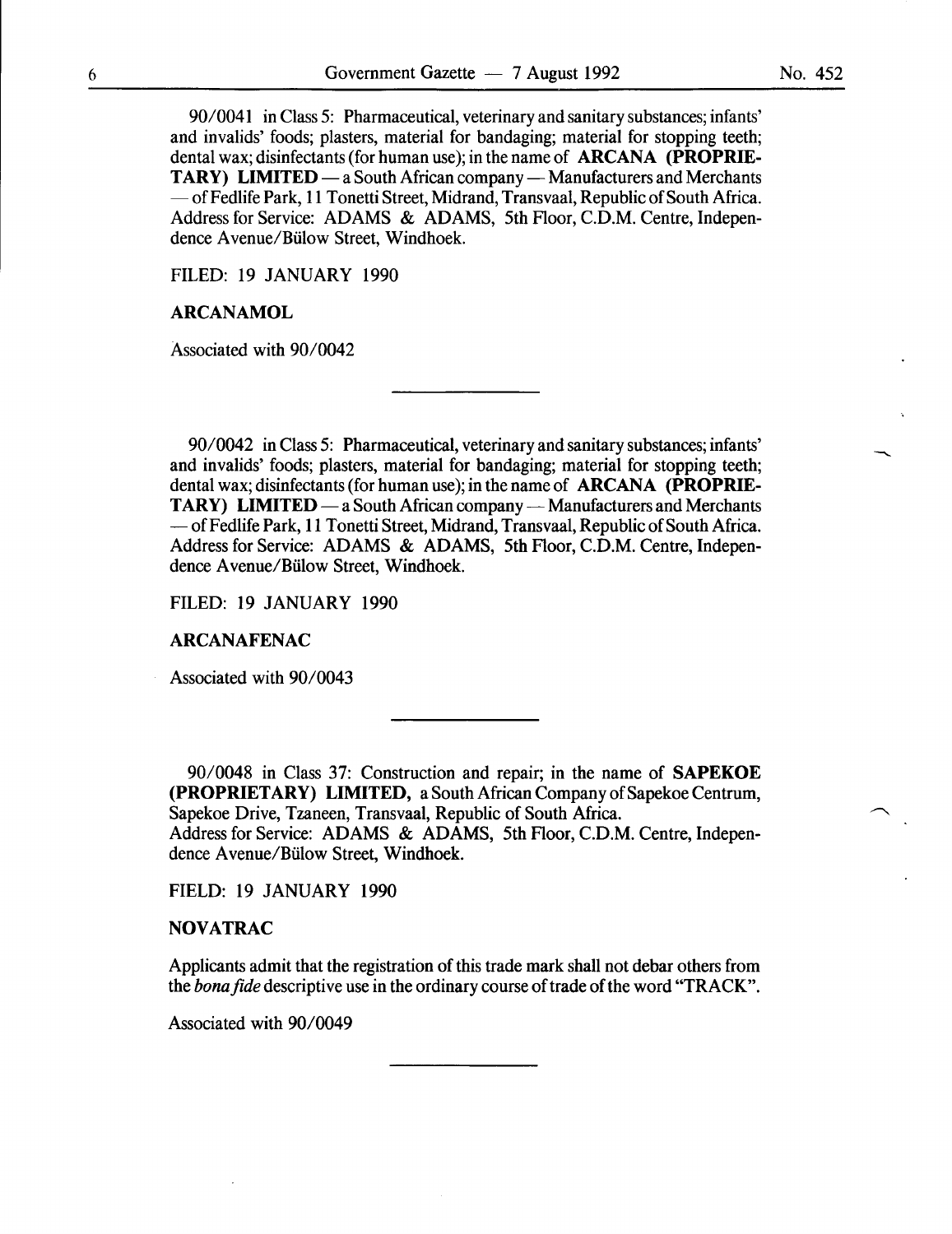90/0095 in Class 5: Pharmaceutical, veterinary and sanitary substances; infants' and invalids' foods; plasters, material for bandaging; material for stopping teeth; dental wax; disinfectants (for human use); in the name of ARCANA (PROPRIE-TARY) LIMITED — a South African company — Manufacturers and Merchants - ofFedlife Park, 11 Tonetti Street, Midrand, Transvaal, Republic of South Africa. Address for Service: ADAMS & ADAMS, 5th Floor, C.D.M. Centre, Independence Avenue/Bülow Street, Windhoek.

FILED: 16 JANUARY 1990

#### ARCANA

Associated with 90/0197

90/0100 in Class 37: Construction and repair in the name of BERNCO LABORATORY CONSTRUCTION (PROPRIETARY) LIMITED, a South African Company of 46 Kindon Road, Robertsham, Johannesburg, Transvaal, Republic of South Africa.

Address for Service: ADAMS & ADAMS, 5th Floor, C.D.M. Centre, Independence Avenue/Bülow Street, Windhoek.

## **Bern co**

FILED: 1 FEBRUARY 1990

Associated with 90/0101

90/0196 in Class 3: Suntanning preparations and all other goods included in this class for use on or in relation to the skin; in the name of PERMARK INTER-NATIONAL HOLDINGS (PROPRIETARY) LIMITED, a South African Company of 25 Newton Street, Spartan, Kempton Park, Transvaal, Republic of South Africa.

Address for Service: ADAMS & ADAMS, P.O. Box 864 Windhoek, Namibia.

FILED: 21 FEBRUARY 1990

#### **SKINGARDE**

Applicants admit that registration of this trade mark shall not debar other persons from the *bona fule* descriptive use, in the ordinary course of trade of the word "GUARD".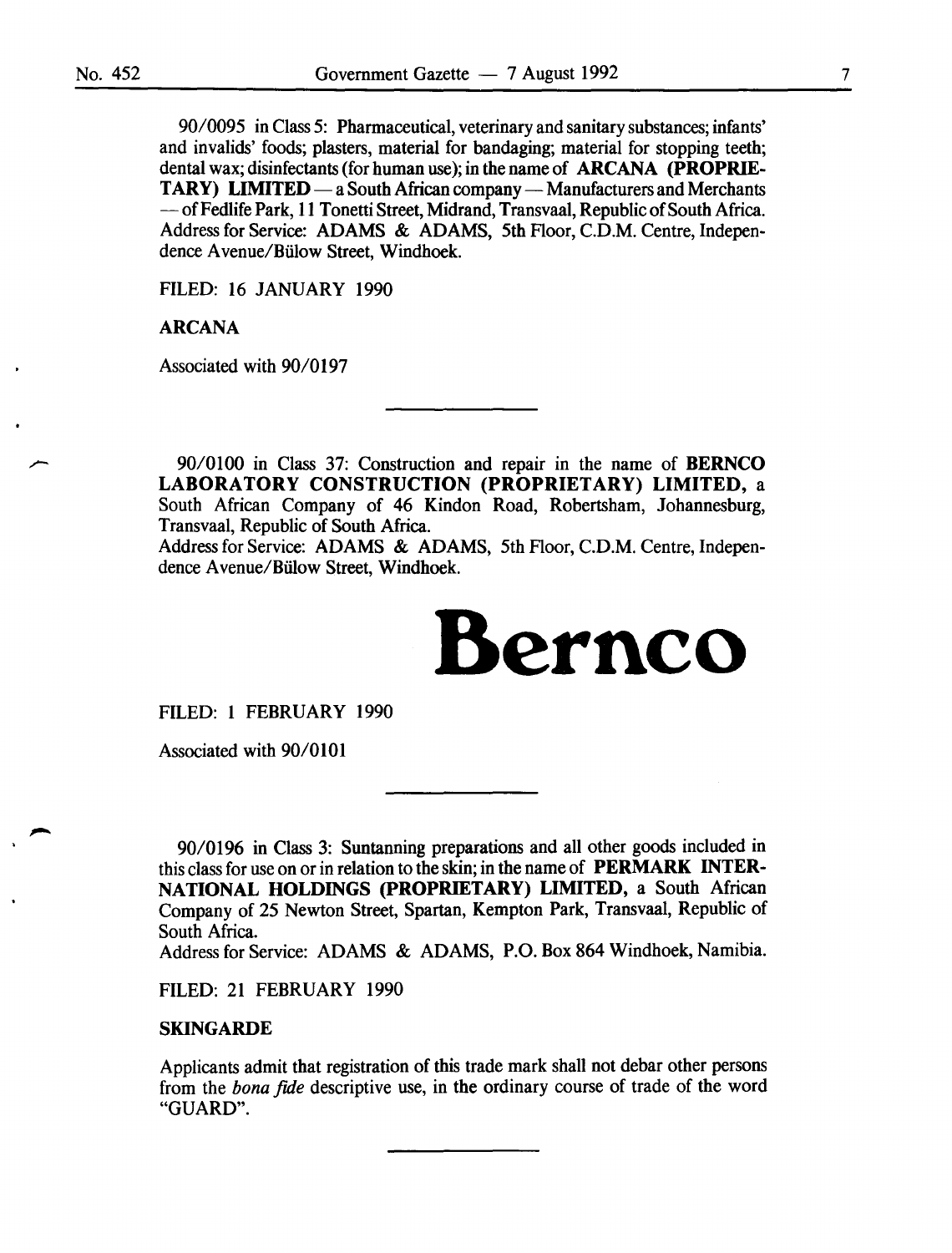90/0197 in Class 5: Pharmaceutical, veterinary and sanitary substances; infants' and invalids' foods; plasters, material for bandaging; material for stopping teeth; dental wax; disinfectants (for human use); in the name of **ARCANA** (PROPRIE-TARY) LIMITED - a South African company - Manufacturers and Merchants - ofFedlife Park, 11 Tonetti Street, Midrand, Transvaal, Republic of South Africa. Address for Service: ADAMS & ADAMS, 5th Floor, C.D.M. Centre, Independence Avenue/Bülow Street, Windhoek.

FILED: 21 JANUARY 1990

#### ARCANACYCLINE

Associated with 90/0095 and 90/0219

90/0201 in Class 5: Medicinal and pharmaceutical preparations; in the name of AMERICAN HOME PRODUCTS CORPORATION, a Corporation organised and existing under the laws of the State of Delaware  $-$  of 685 Third Avenue, New York City, New York State, United States of America.

Address for Service: ADAMS & ADAMS, 5th Floor, C.D.M. Centre, Independence A venue/Biilow Street, Windhoek.

FILED: 22 FEBRUARY 1990

#### **OUTGRO**

Applicant admits that registration of this trade mark shall not debar other persons from the *bona fide* descriptive use in the ordinary course of trade of the word GROW.

Section  $24(1)(b)$  application.

90/0289 in Class 11: Installations for lighting, heating, steam generating, cooking, refrigerating, drying, ventilating, water supply and sanitary purposes, in the name of ATLANTIS DIESEL ENGINES (PROPRIETARY) LIMITED, a South African Company of William Gourlay Street, Atlantis, Industria, Cape Province, Republic of South Africa.

Address for Service: ADAMS & ADAMS, 5th Floor, C.D.M. Centre, Independence A venue/Biilow Street, Windhoek.

FILED: 15 MARCH 1990

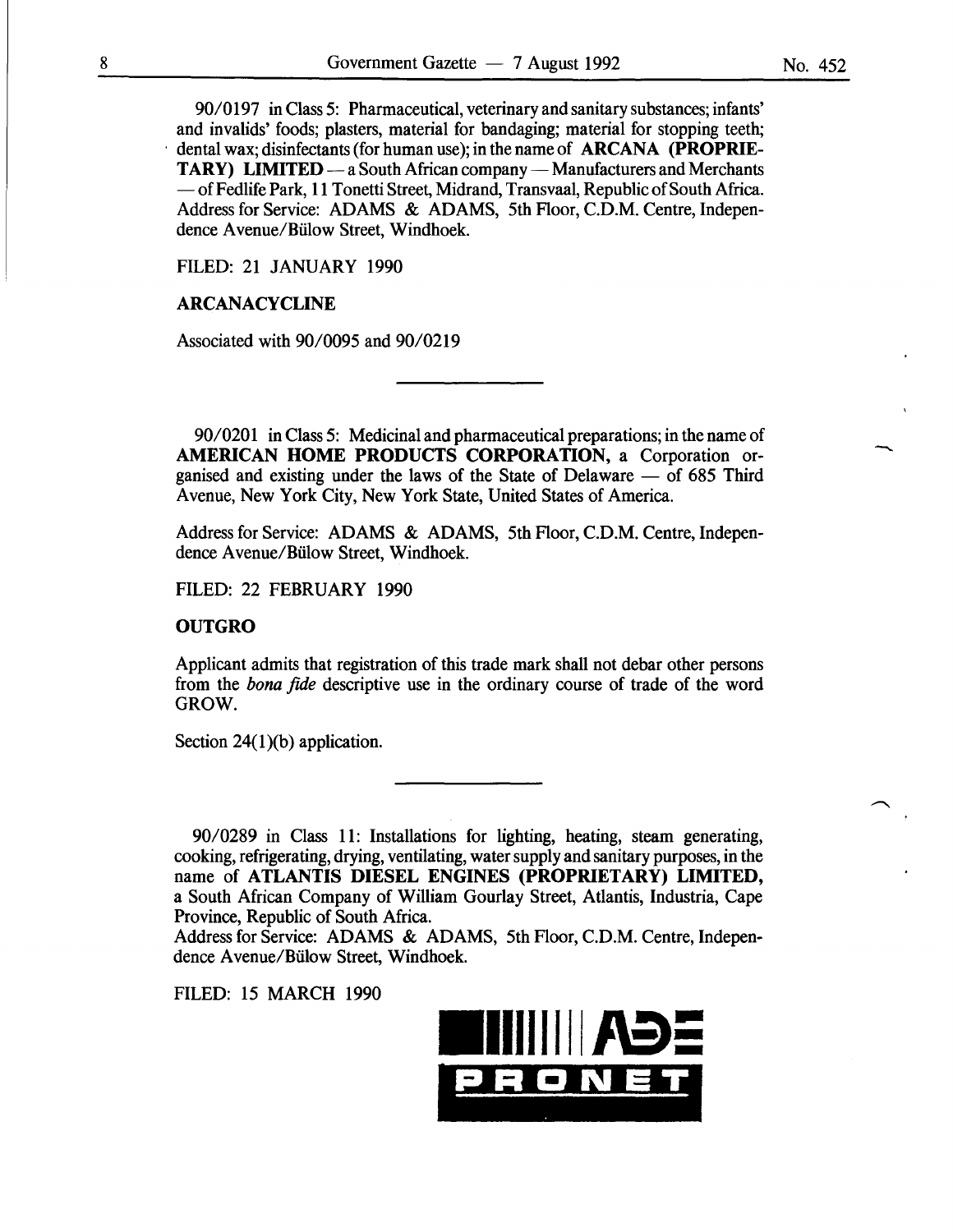$\overline{\phantom{a}}$ 

Applicants undertake that in use the blank spaces appearing in the mark will be occupied (if at all) only by matter of a wholly descriptive or non-distinctive character or by a trade mark registered in the name of the applicants in respect of the same services or by a trade mark in respect of which the applicants are recorded as registered users in respect of the same goods/ services with the consent of the owner of such trade mark.

Applicants admit that the registration of this trade mark shall not debar other persons from the *bona fide* descriptive use in the ordinary course of trade of the word AID.

Associated with 90/0290

90/0290 in Class 12: Vehicles; apparatus for locomotion by land, air, or water, in the name of **ATLANTIS DIESEL ENGINES (PROPRIETARY) LIMI-TED,** a South African Company of William Gourlay Street, Atlantis, Industria, Cape Province, Republic of South Africa.

Address for Service: ADAMS & ADAMS, 5th Floor, C.D.M. Centre, Independence A venue/Biilow Street, Windhoek.



FILED: 15 MARCH 1990

Applicants undertake that in use the blank spaces appearing in the mark will be occupied (if at all) only by matter of a wholly descriptive or non-distinctive character or by a trade mark registered in the name of the applicants in respect of the same services or by a trade mark in respect of which the applicants are recorded as registered users in respect of the same goods/services with the consent of the owner of such trade mark.

Applicants admit that the registration of this trade mark shall not debar other persons from the *bona fide* descriptive use in the ordinary course of trade of the word AID.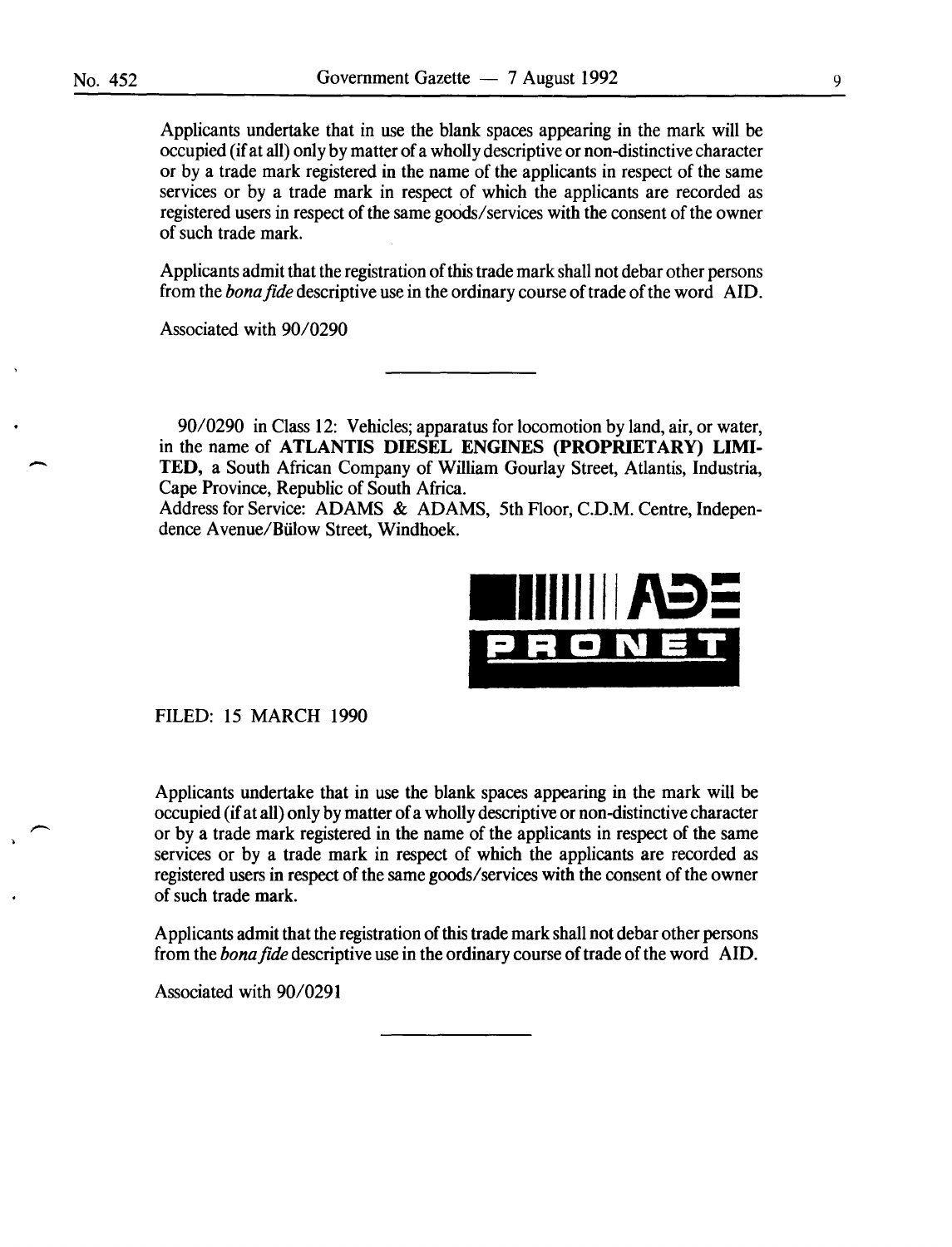-

90/0321 in Class 4: Industrial oils and greases (other than edible oils and fats and essential oils); lubricants; dust laying and absorbing compositions; fuels (including motor spirit) and illuminants; candles, tapers, night-lights and wicks in the name of TOTAL SOUTH AFRICA (PROPRIETARY) LIMITED a South African Company of Total House, Corner Smit and Rissik Streets, Braamfontein, Johannesburg, Transvaal, Republic of South Africa.

Address for Service: ADAMS & ADAMS, 5th Floor, C.D.M. Centre, Independence A venue/Biilow Street, Windhoek.

FILED: 26 MARCH 1990

#### PETROPORT

Applicants admit that registration of this trade mark shall not debar other persons from the *bona fide* descriptive use, in the ordinary course of trade, of the word "PETROL".

Associated with 90/0322 and with 89/0963

90/0365 in Class 6: Guttering, gutters and gutter pipes; piping, tubing, pipes, tubes and conduits; building and construction materials; all the aforesaid goods made wholly or predominantly of metallic materials; in the name of DPI PLASTICS (PROPRIETARY) LIMITED, a South African company- Manufacturers and Merchants - of 16th Floor, Office Tower, Carlton Centre, Commissioner Street, Johannesburg, Transvaal, Republic of South Africa.

Address for Service: ADAMS & ADAMS, 5th Floor, C.D.M. Centre, Independence Avenue/Bülow Street, Windhoek.



FILED: 3 APRIL 1990

Applicants admit that registration of this trade mark shall not debar other persons from the *bona fide* descriptive use, in the ordinary course of trade of the word FLOW.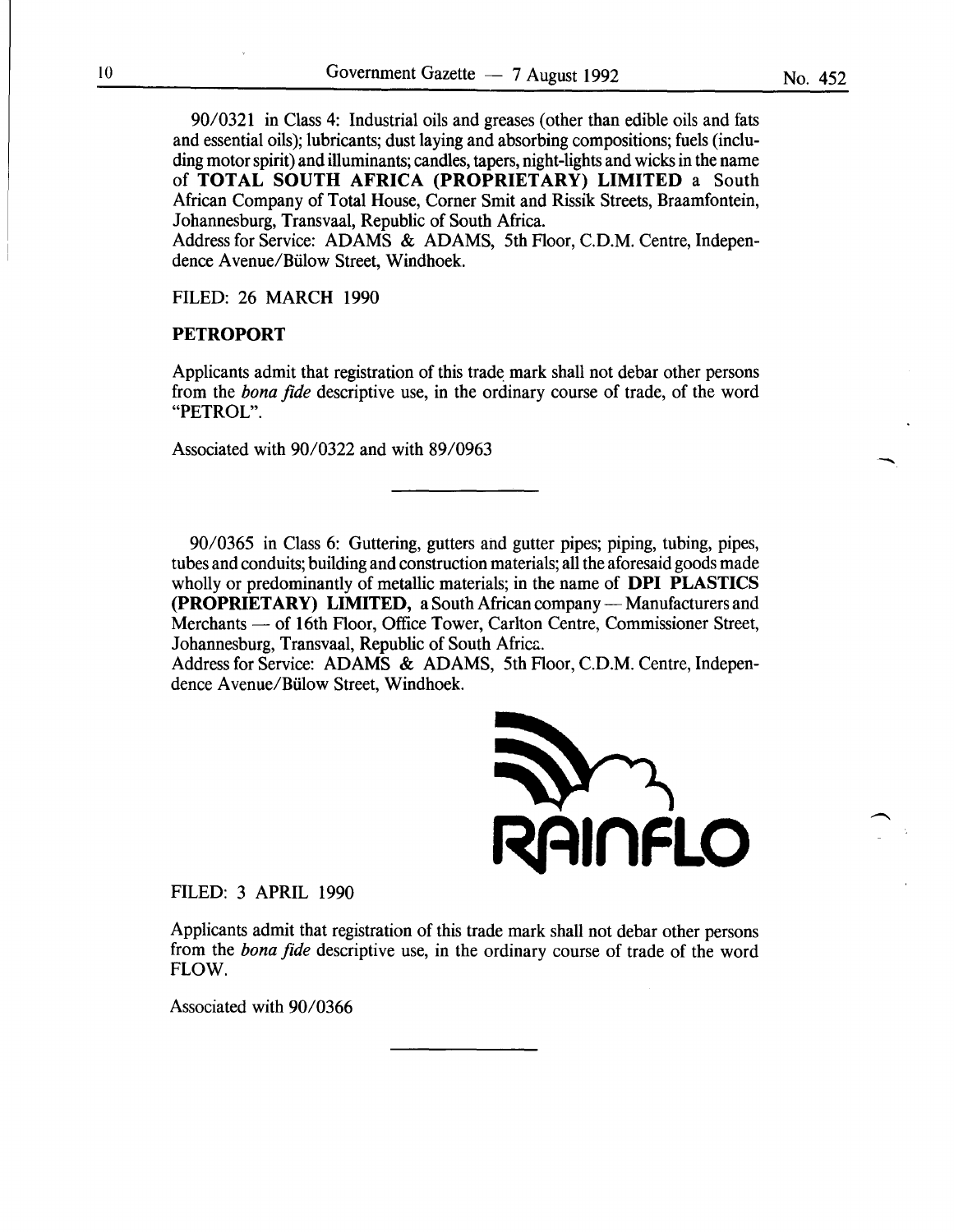90/0366 in Class 19: Guttering, gutters and gutter pipes; piping, tubing, pipes, tubes and conduits; building and construction materials; all the aforesaid goods made wholly or predominantly of metallic materials; in the name of DPI PLASTICS (PROPRIETARY) LIMITED, a South African company- Manufacturers and Merchants — of 16th Floor, Office Tower, Carlton Centre, Commissioner Street, Johannesburg, Transvaal, Republic of South Africa.

Address for Service: ADAMS & ADAMS, 5th Floor, C.D.M. Centre, Independence Avenue/Biilow Street, Windhoek.



FILED: 3 APRIL 1990

Applicants admit that registration of this trade mark shall not debar other persons from the *bona fide* descriptive use, in the ordinary course of trade of the word FLOW.

Associated with 90/0365

90/0372 in Class 7: Machines and machine tools including vacuum pumps, air compressors, gas compressors, drills, and other pneumatic machines and tools; parts of accessories, components and fittings for all the aforesaid goods; in the name of SIEBE INTERNATIONAL LIMITED, a British Company of 2-4 Victoria Street, Windsor, Berks. SL4 1 EN, England.

Address for Service: ADAMS & ADAMS, 5th Floor, C.D.M. Centre, Independence A venue/Biilow Street, Windhoek.

FILED: 4 APRIL 1990

BROOMWADE

Section  $24(1)(b)$  application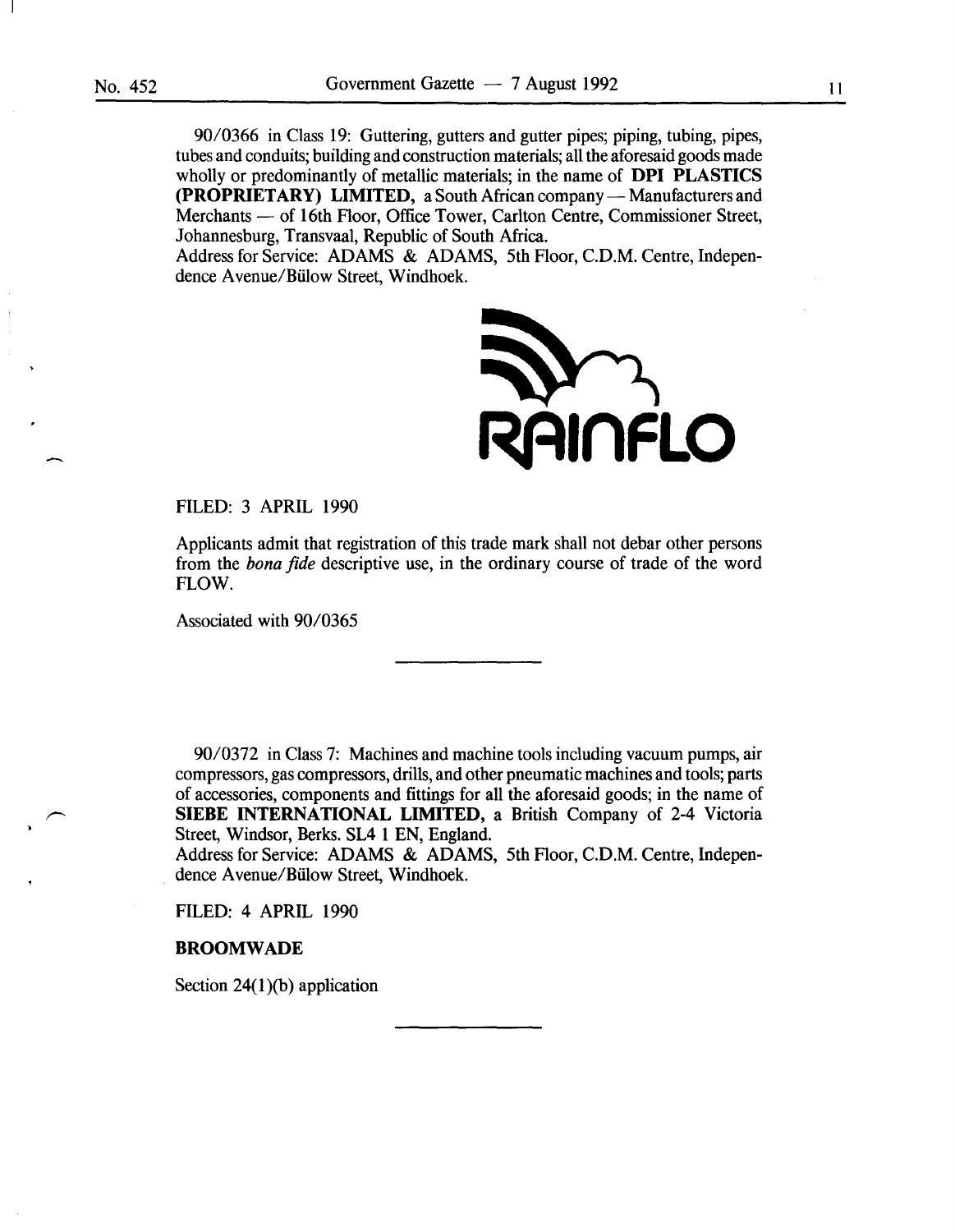90/0396 in Class 2: Paints, varnishes, lacquers; preservatives against rust and against deterioration of wood; colouring matters, dyestuffs; mordants; natural resins; metals in foil and powder form for painters and decorators; in the name of AECI **LIMITED,** a South African company — of 16th Floor, Office Tower, Carlton Centre, Commissioner Street, Johannesburg, Transvaal, Republic of South Africa. Address for Service: ADAMS & ADAMS, 5th Floor, C.D.M. Centre, Independence Avenue/Bülow Street, Windhoek.

FILED: 6 APRIL 1990

#### **AUTOCOLOR**

Registration of this trade mark shall give no right to the exclusive use of the word AUTO, apart from the mark.

Applicants admit that registration of this trade mark shall not debar other persons from the *bona fide* descriptive use, in the ordinary course of trade, of the word COLOUR.

Associated with 79/289

Section  $24(1)(b)$  Application

90/0398 in Class 3: Cleaning and polishing preparations (not for leather); in the name of **DURSOL-FABRIK OTTO DURST GMBH & CO.** KG. - a company organised and existing under the laws of the Federal Republic of Germany - Manufacturers and Merchants - of Martinstr. 22, 5650 Solingen 19, Federal Republic of Germany.

Address for Service: ADAMS & ADAMS, 5th Floor, C.D.M. Centre, Independence A venue/Biilow Street, Windhoek.



The mark is limited to the colours red, black, gold and white as shown on the representation affixed to the form of application.

The German words EDELCHROMGLANZ mean "noble chrome gloss".

The descriptive wording appearing in the mark may vary in use.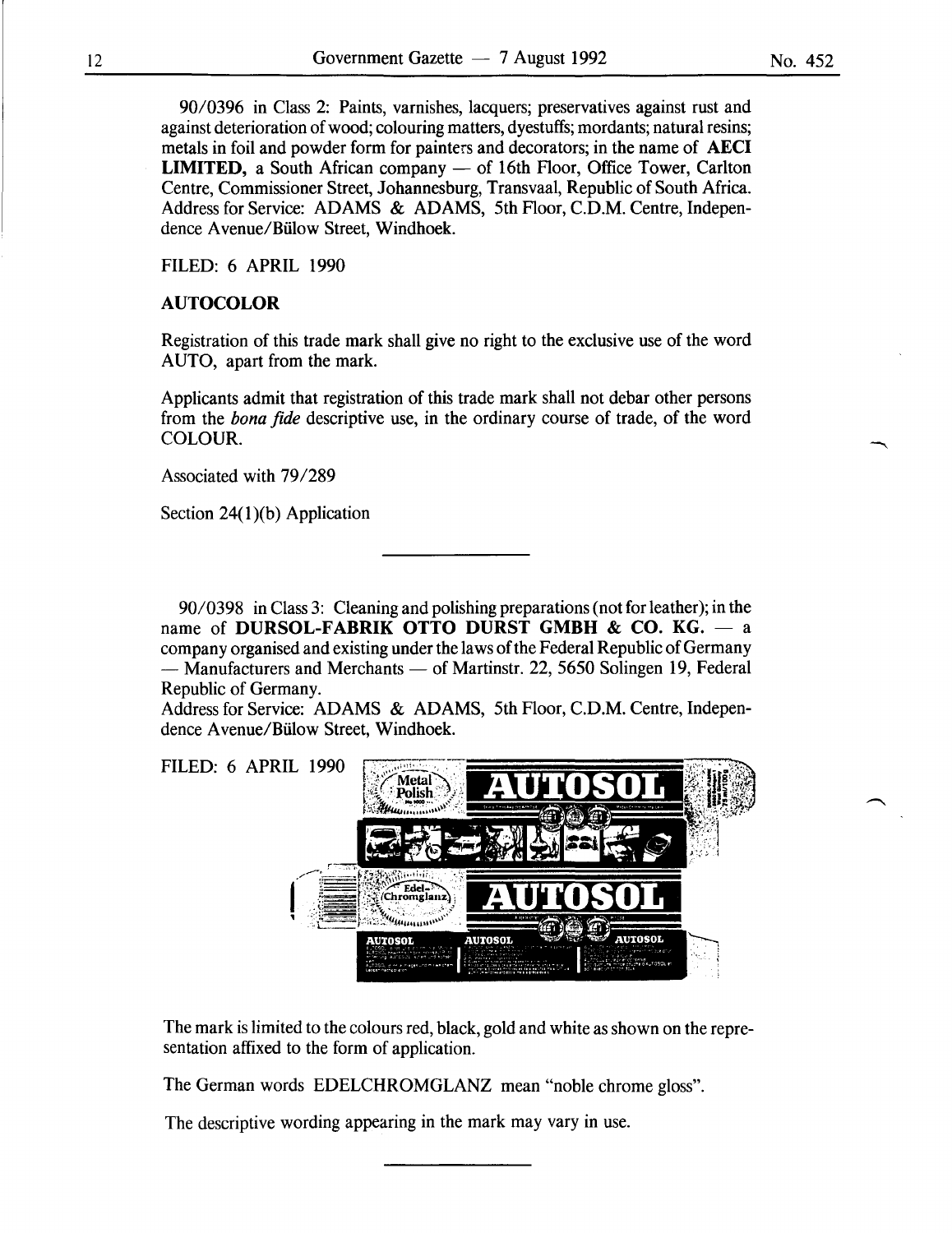90/0450 in Class 23: Yarns, threads; in the name of **SIRDAR PLC**—British company - Manufacturers and Contractors - of Flanshaw Lane, Alver Thorpe, Wakefield, WF2 9nd, West Yorkshire, England.

Address for Service: ADAMS & ADAMS, 5th Floor, C.D.M. Centre, Independence A venue/Biilow Street, Windhoek.

FILED: 18 APRIL 1990

#### WASH 'n WEAR

Registration of this trade mark shall give no right to the exclusive use of the word WASH, or of the word WEAR, each apart from the mark.

Section  $24(1)(b)$  Application

90/0455 in Class 17: Rubber, synthetic rubber and articles included in this class and made therefrom; plastics in the form of sheets (non-textile), blocks, rods and tubes for use in manufacture; in the name of UNIROYAL CHEMICAL COM-PANY, INC., a Corporation organised under the laws of the State of New Jersey  $-$  Manufacturers and Merchants  $-$  of World Headquarters, Middlebury, Connecticut 06749, United States of America.

Address for Service: ADAMS & ADAMS, 5th Floor, C.D.M. Centre, Independence A venue/Biilow Street, Windhoek.

FILED: 18 APRIL 1990

#### WRM

Associated with 90/0454

90/0487 in Class 28: Games and playthings; gymnastic and sporting articles (except clothing); ornaments and decorations for Christmas trees; in the name of SUN INTERNATIONAL LIMITED, a South African Company of 123 Rivonia Road, Sandown, Sandton, Transvaal, Republic of South Africa. Address for Service: ADAMS & ADAMS, 5th Floor, C.D.M. Centre, Independence A venue/Biilow Street, Windhoek.

FILED: 2 MAY 1990

#### SUNSTAKES

Associated with 90/0488 and with 84/0325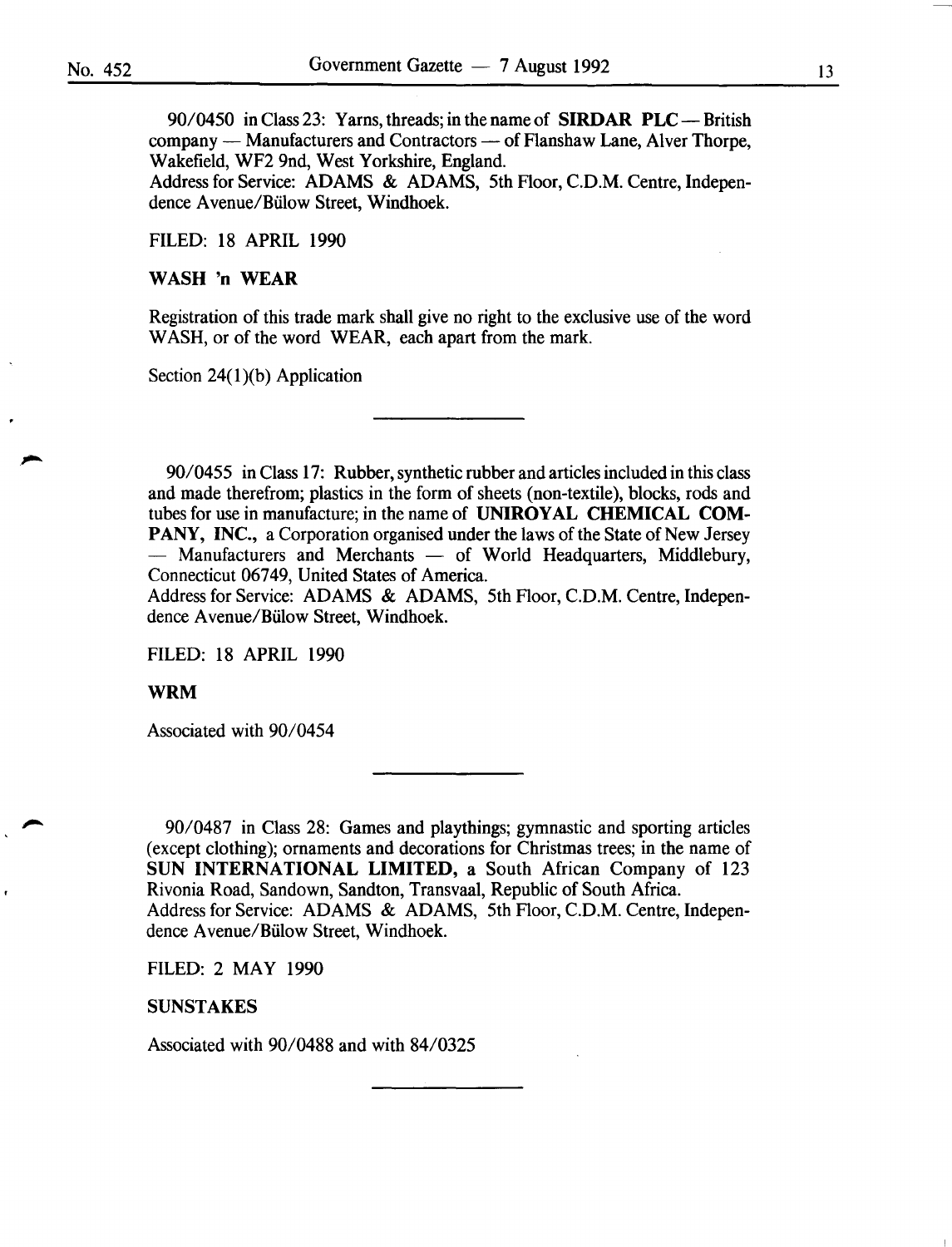90/0488 in Class 41: Education and entertainment; in the name of SUN INTERNATIONAL LIMITED, a South African Company of 123 Rivonia Road, Sandown, Sandton, Transvaal, Republic of South Africa. Address for Service: ADAMS & ADAMS, 5th Floor, C.D.M. Centre, Independence A venue/Biilow Street, Windhoek.

FILED: 2 MAY 1990

#### SUNSTAKES

Associated with 90/0489

90/0633 in Class 13: Fire-arms, ammunition and projectiles; explosive substances; fireworks; in the name of **AECI LIMITED**, a South African company of 16th Floor, Office Tower, Carlton Centre, Commissioner Street, Johannesburg, Transvaal, Republic of South Africa.

Address for Service: ADAMS & ADAMS, 5th Floor, C.D.M. Centre, Independence Avenue/Bülow Street, Windhoek.

FILED: 11 JUNE 1990

NRA

Section 24 $(1)(b)$  Application

90/0647 in Class 36: Insurance and financial; in the name of NEDCOR BANK LIMITED a Bank registered under the laws of the Republic of South Africa - of 100 Main Street, Johannesburg, Transvaal, Republic of South Africa. Address for Service: ADAMS & ADAMS, 5th Floor, C.D.M. Centre, Independence A venue/Biilow Street, Windhoek.

#### FILED: 18 JUNE 1990

#### GREENSAVE/GROENSPAAR

The trade mark is shown in the two forms in which it is proposed to be used in conducting business in the two official languages, the wording represented therein having equivalent meanings. In use, both forms of the trade mark will be used either separately or together, but when used together, they will not necessarily be in close proximity to each other.

Registration of this trade mark shall give no right to the exclusive use of the word GREEN,oroftheword SAVE,oroftheword GROEN,oroftheword SPAAR, each apart from the mark.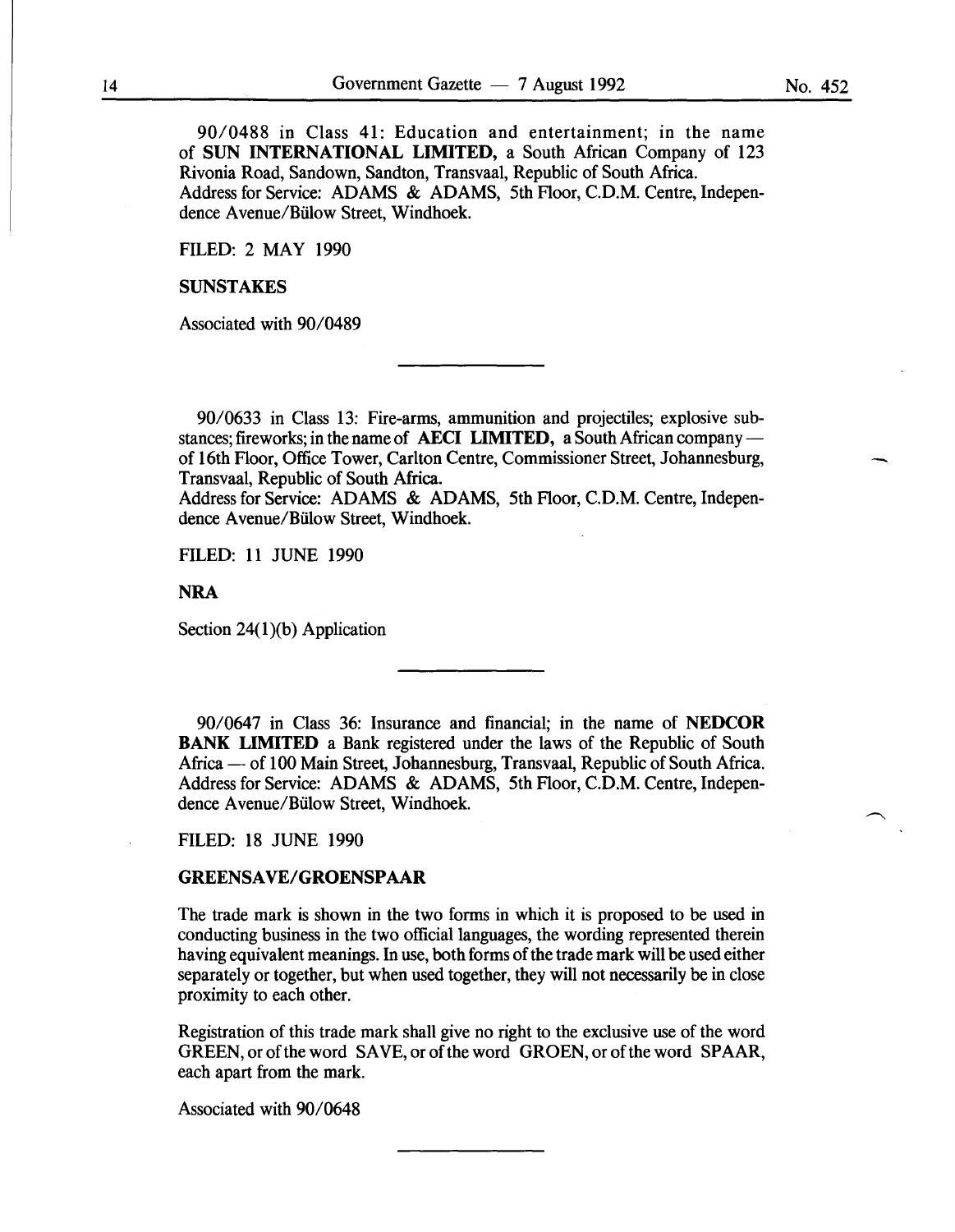90/0700 in Class 16: Paper and paper articles; cardboard and cardboard articles, printed matter, newspaper and periodicals, books; book-binding material; photographs; stationery, adhesive materials (stationery); artists' materials; paint brushes; typewriters and office requisites (other than furniture); instructional and teaching material (other than apparatus); playing cards; printers' type and cliches (stereo-type); in the name of HYPER SALES (PROPRIETARY) LIMITED, a South African company of 2nd Floor (Entrance 3), Sanlam Arena, 10 Cradock A venue, Rosebank, Johannesburg, Transvaal, Republic of South Africa. Address for Service: ADAMS & ADAMS, 5th Floor, C.D.M. Centre, Independence A venue/Biilow Street, Windhoek.

# $C$ <sup>THE FURNITURE</sup>R

FILED: 18 JUNE 1990

Registration of this trade mark shall give no right to the exclusive use of the word FURNITURE, or of the word CLUB, each apart from the mark.

90/0790 in Class 29: Meat, fish, poultry and game; meat extracts; preserved, dried and cooked fruits and vegetables; jellies, jams; eggs, milk and other dairy products, edible oils and fats; preserves, pickles in the name of SUID-WESTE-LIKE TRANSVAALSE LANDBOUKOÖPERASIE BEPERK, registered in terms of Act 91 of 1981 - Voortrekker Street, Leeudoringstad, Transvaal, Republic of South Africa.

Address for Service: ADAMS & ADAMS, 5th Floor, C.D.M. Centre, Independence A venue/Biilow Street, Windhoek, Namibia.

FILED: 6 JULY 1990

#### WESTRA

Associated with 90/0791

90/0792 in Class 31: Agricultural, horticultural and forestry products and grains not included in other classes; living animals, fresh fruits and vegetables; seeds, live plants and flowers; foodstuffs for animals, malt in the name of SUIDWESTE-LIKE TRANSVAALSE LANDBOUKOÖPERASIE BEPERK, registered in terms of Act 91 of 1981 - Voortrekker Street, Leeudoringstad, Transvaal, Republic of South Africa.

Address for Service: ADAMS & ADAMS, 5th Floor, C.D.M. Centre, Independence A venue/Biilow Street, Windhoek, Namibia.

FILED: 6 JULY 1990

#### WESTRA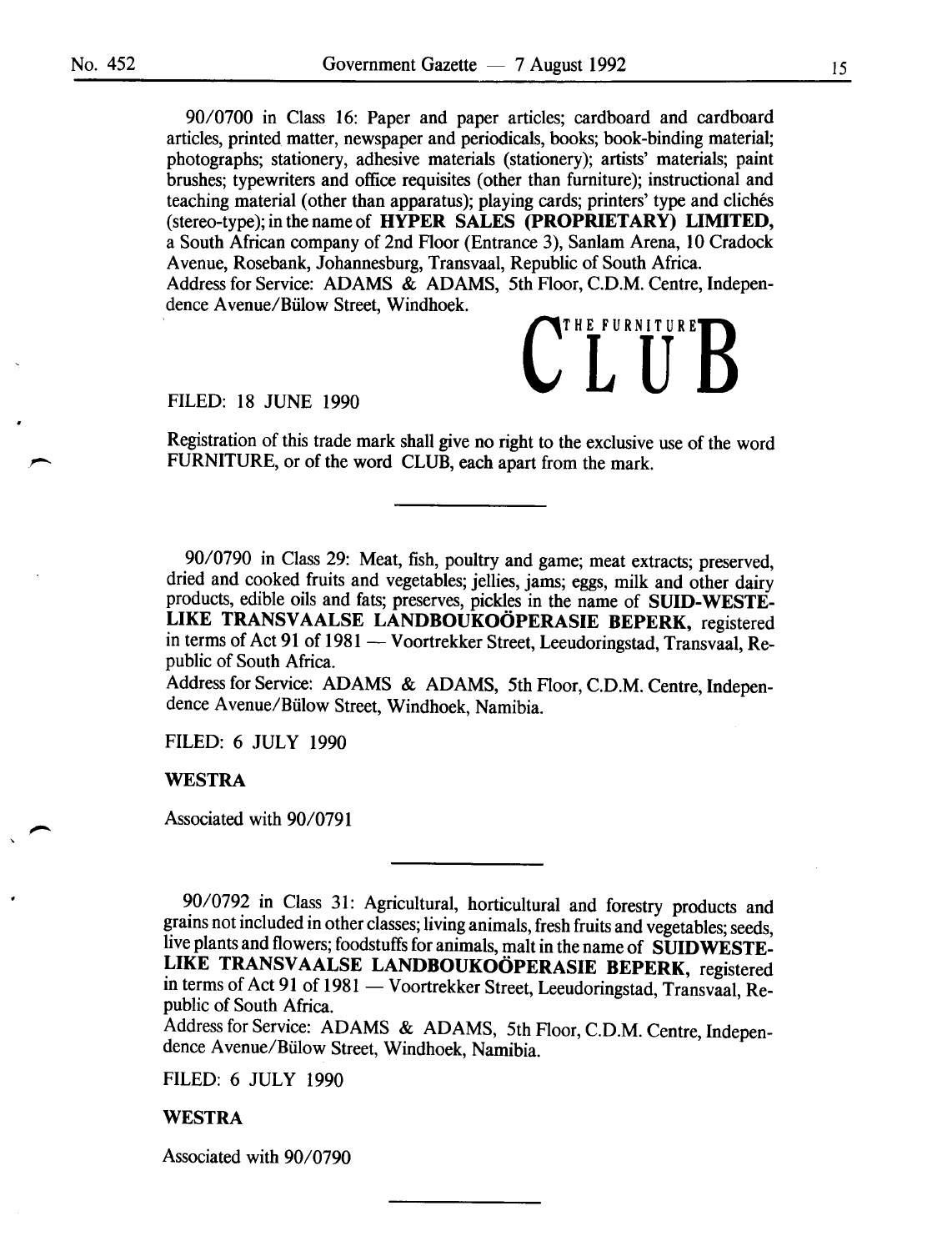90/0794 in Class 30: Coffee, tea, cocoa, sugar, rice, tapioca, sago, coffee substitutes; flour and preparations made from cereals; bread, biscuits, cakes, pastry and confectionery, ices; honey, treacle; yeast, baking-powder; salt, mustard, pepper, vinegar, sauces, spices; ice; in the name of SUID-WESTELIKE TRANS-VAALSE LANDBOUKOÖPERASIE BEPERK, registered in terms of Act 91 of 1981 - Voortrekker Street, Leeudoringstad, Transvaal, Republic of South Africa.

Address for Service: ADAMS & ADAMS, 5th Floor, C.D.M. Centre, Independence A venue/Biilow Street, Windhoek, Namibia.

FILED: 6 JULY 1990

Associated with 90/0795



90/0795 in Class 31: Agricultural, horticultural and forestry products and grains not included in other classes; living animals, fresh fruits and vegetables; seeds; live plants and flowers; foodstuffs for animals, malt; in the name of SUID-WESTELIKE TRANSVAALSE LANDBOUKOÖPERASIE BEPERK. registered in terms of Act 91 of 1981 - Voortrekker Street, Leeudoringstad, Transvaal, Republic of South Africa.

Address for Service: ADAMS & ADAMS, 5th Floor, C.D.M. Centre, Independence Avenue/Bülow Street, Windhoek, Namibia.

FILED: 6 JULY 1990

Associated with 90/0793



90/0884 in Class 1: Chemical products used in industry, science, photography, agriculture, horticulture, forestry; artificial and synthetic resins; plastics in the form of powders, liquids or pastes, for industrial use; manures (natural and artificial); fire extinguishing compositions tempering substances and chemical preparations for soldering; chemical substances for preserving foodstuffs; tanning substances; adhesive substances used in industry in the name of IGL (PRO-PRIETARY) LIMITED a Namibian Company of Afrox House, 23 Webber Street, Selby, Johannesburg, Transvaal, Republic of South Africa.

Address for Service: ADAMS & ADAMS, 5th Floor, C.D.M. Centre, Independence A venue/Biilow Street, Windhoek.



FILED: 19 JULY 1990

Registration of this trade mark shall give no right to the exclusive use of the device of a gas container, as such and apart from the particular representation shown in the mark.

-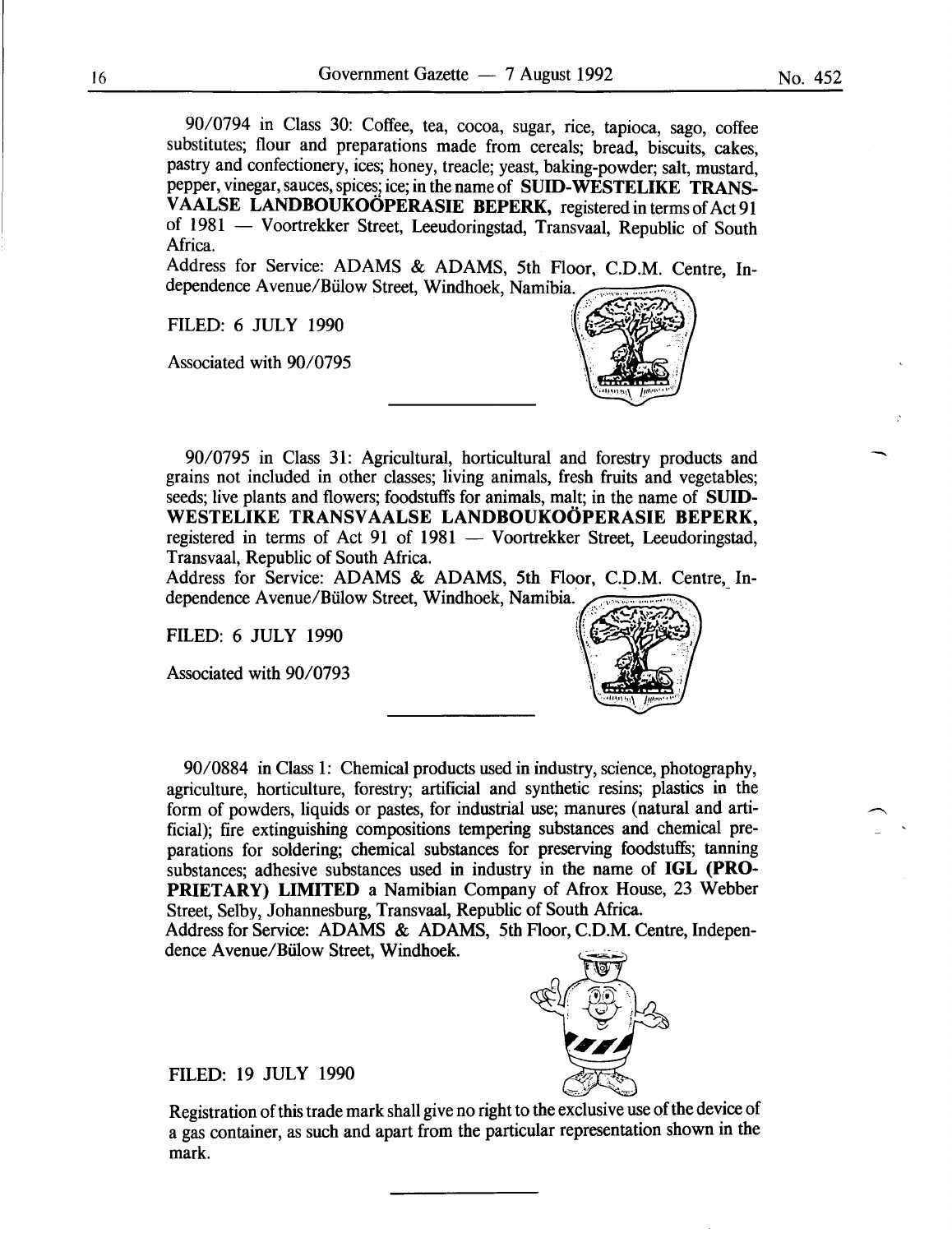90/0885 in Class 4: Industrial oils and greases (other than edible oils and fats and essential oils); lubricants; dust laying and absorbing compositions; fuels (including motor spirit) and illuminants; candles, tapers, night-lights and wicks; in the name of IGL (PROPRIETARY) LIMITED, a Namibian Company of Afrox House, 23 Webber Street, Selby, Johannesburg, Transvaal, Republic of South Africa.

Address for Service: ADAMS & ADAMS, 5th Floor, C.D.M. Centre, Independence Avenue/Bülow Street, Windhoek.



FILED: 19 JULY 1990

Registration of this trade mark shall give no right to the exclusive use of the device of a gas container, as such and apart from the particular representation shown in the mark.

90/0886 in Class 6: Unwrought and partly wrought common metals and their alloys; anchors, anvils, bells, rolled and cast building materials; rails and other metallic materials for railway tracks; chains (except driving chains for vehicles); cables and wire (non-electric); locksmith's work; metallic pipes and tubes; safes and cash boxes; steel balls, horseshoes, nails and screws; other goods in onoprecious metal not included in other classes; ores; in the name of IGL **(PRO-**PRIETARY) LIMITED, a Namibian Company of Afrox House, 23 Webber Street, Selby, Johannesburg, Transvaal, Republic of South Africa.

Address for Service: ADAMS & ADAMS, 5th Floor, C.D.M. Centre, Independence A venue/Biilow Street, Windhoek.

FILED: 19 JULY 1990

Associated with 90/0887

Registration of this trade mark shall give no right to the exclusive use of the device of a gas container, as such, and apart from the particular representation shown in the mark.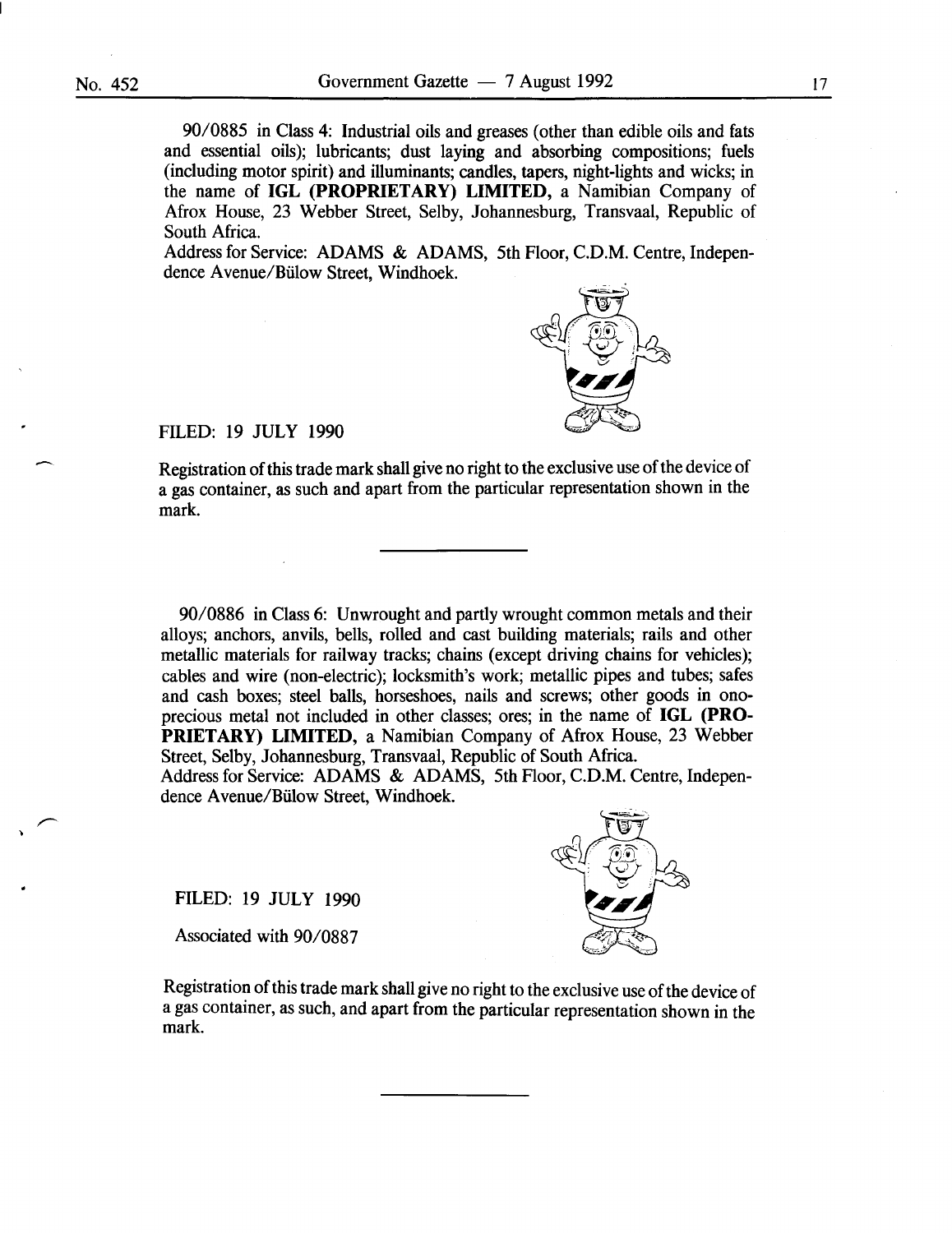90/0887 in Class **11:** Installations for lighting, heating, steam generating, cooking, refrigerating, drying, ventilating, water supply and sanitary purposes; in the name of **IGL (PROPRIETARY) LIMITED,** a Namibian Company, of Afrox House, 23 Webber Street, Selby, Johannesburg, Transvaal, Republic of South Africa.

Address for Service: ADAMS & ADAMS, 5th Floor, C.D.M. Centre, Independence A venue/Biilow Street, Windhoek.

FILED: 19 JULY 1990

Associated with 90/0884

Registration of this trade mark shall give no right to the exclusive use of the device of a gas container, as such, and apart from the particular representation shown in the mark.

90/0889 in Class 22: Ropes, string, nets, tents, awnings, tarpaulins, sails, sacks; padding or stuffing materials (hair, capoc, feathers, seaweed, etc.) raw fibrous textile materials; in the name of **THE TONGAAT-HULLET GROUP LIMITED,** a South African Company of Amanzimnyana Hill, Tongaat, Natal, Republic of South Africa.

Address for Service: ADAMS & ADAMS, 5th Floor, C.D.M. Centre, Independence A venue/Biilow Street, Windhoek.

FILED: 19 JULY 1990

#### **VITRALUX**

Associated with 90/0890

90/0945 in Class 29: Fish, fish products, seafoods and marine products of all kinds included in this class; in the name of **CONSORTIUM FISHERIES LIMI-TED,** a Namibian Company of 27 Peter Miiller Street, Windhoek, Namibia. Address for Service: ADAMS & ADAMS, 5th Floor, C.D.M. Centre, Independence A venue/Biilow Street, Windhoek.



**FILED: 30 JULY 1990** 

Applicants admit that registration of this trade mark shall not debar other persons from the *bona fide* descriptive use, in the ordinary course of trade of the word DELICIOUS.

-

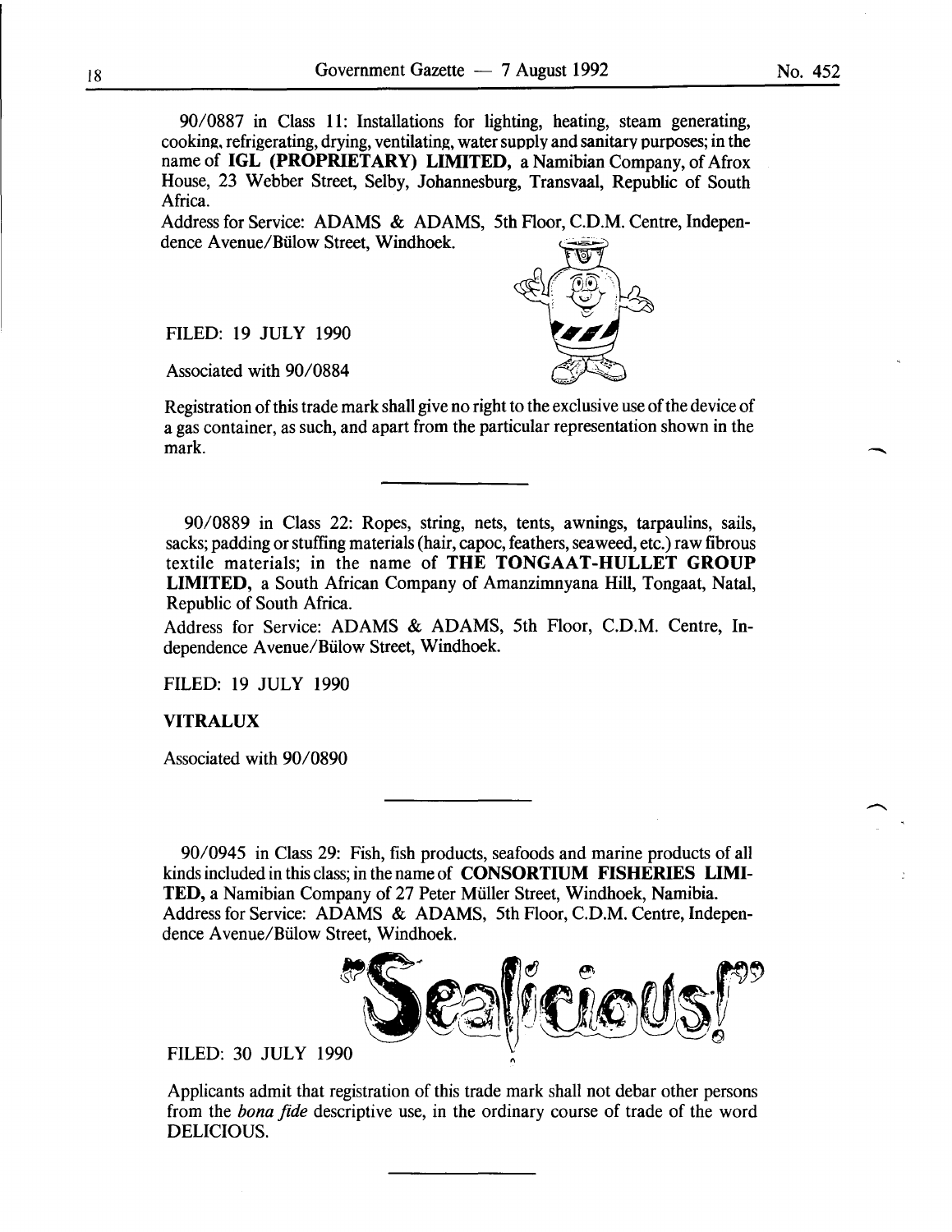90/1055 in Class 28: Games and playthings; gymnastic and sporting articles (except clothing) ornaments and decorations for Christmas trees in the name of R.I.S.A. MANUFACTURING (PROPRIETARY) LIMITED, a South African Company of Mymona Crescent (off Hein Road), Athlone, Industria, Cape Province, Republic of South Africa.

Address for Service: ADAMS & ADAMS, 5th Floor, C.D.M. Centre, Independence A venue/Biilow Street, Windhoek.

FILED: 17 AUGUST 1990<br>Associated with 90/1056 and 88/1352 VUUUW

90/0704 in Class 34: Tobaccos, raw or manufactured, including cigarettes, pipe tobaccos, cigars, cigarillos and snuff; smokers' articles and matches; in the name of UNITED TOBACCO COMPANY LIMITED of Corner Main Reef Road & Kelvin Street Extension, Industria, Johannesburg (P 0 Box 43085, Industria, 2042).

FILED: 20 MAY 1990

IVORY

90/0705 in Class 34: Tobaccos, raw or manufactured, including cigarettes, pipe tobaccos, cigars, cigarillos and snuff; smokers' articles and matches; in the name of UNITED TOBACCO COMPANY LIMITED of Corner Main Reef Road & Kelvin Street Extension, Industria, Johannesburg (P 0 Box 43085, Industria, 2042).

FILED: 20 MAY 1990

DENIM

90/0480 in Class 5: Pharmaceutical and sanitary preparations and substances; plasters, materials for dressings, in the name of BOEHRINGER INGELHEIM KG, a Kommanditgesellschaft organised and existing under the laws of the Federal Republic of Germany of D-6507 Ingelheim am Rhein, Federal Republic of Germany.

Address for Service: ADAMS & ADAMS, 5th Floor, C.D.M. Centre, Independence A venue/Biilow Street, Windhoek.

FILED: 2 MAY 1990

MOVATEC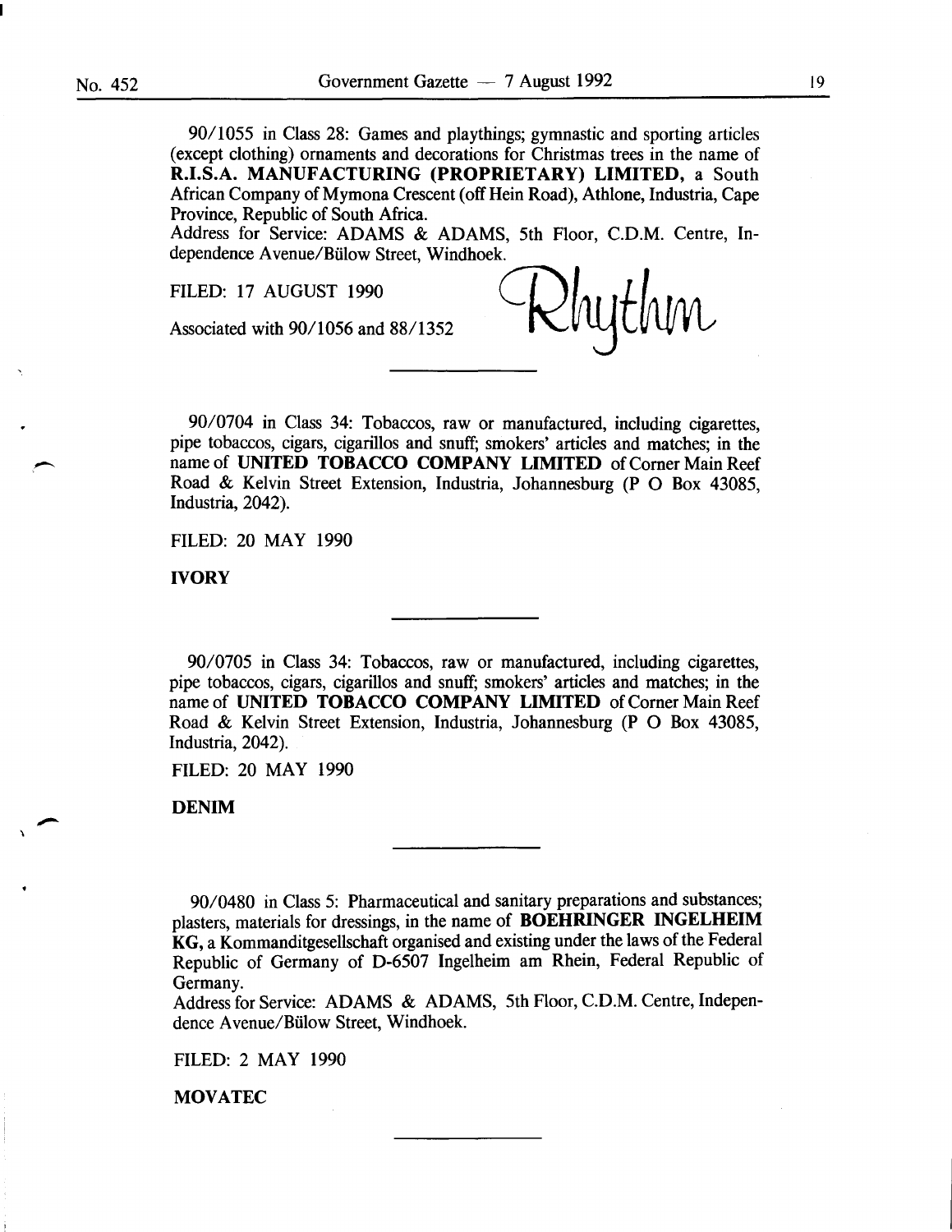90/0635 in Class 9: Scientific, nautical, surveying and electrical apparatus and instruments (including wireless), photographic, cinematographic, optical, weighing, measuring, signalling, checking (supervision) life-saving and teaching apparatus and instruments; coin or counterfreed apparatus, talking machines; cash registers; calculating machines; fire-extinguishing apparatus; in the name of BAUSCH & LOMB INCORPORATED, a Corporation organised under the laws of the State of New York, Manufacturers and Merchants — of One Lincoln First Square, Rochester, New York 14601 - 0054, United States of America. Address for Service: ADAMS & ADAMS, 5th Floor, C.D.M. Centre, Independence A venue/Biilow Street, Windhoek.

FILED: 12 JUNE 1990

#### TRADITIONALS

Section  $24(1)(b)$  Application

90/0636 in Class 9: Scientific, nautical, surveying and electrical apparatus and instruments (including wireless), photographic, cinematographic, optical, weighing, measuring, signalling, checking (supervision) life-saving and teaching apparatus and instruments; coin or counterfreed apparatus, talking machines; cash registeres; calculating machines; fire-extinguishing apparatus; in the name of BAUSCH  $\&$ LOMB INCORPORATED, a Corporation organised under the laws of the state of New York, Manufacturers and Merchants  $-$  of One Lincoln First Square, Rochester, New York 14601 - 0054, United States of America. Address for Service: ADAMS & ADAMS, 5th Floor, C.D.M. Centre, Independence A venue/Biilow Street, Windhoek.

FILED: 12 JUNE 1990

#### **TORTUGA**

Section 24( $1$ )(b) Application

90/0637 in Class 9: Scientific, nautical, surveying and electrical apparatus and instruments (including wireless), photographic, cinematographic, optical, weighing, measuring, signalling, checking (supervision) life-saving and teaching apparatus and instruments; coin or counterfreed apparatus, talking machines; cash registers; calculating machines; fire-extinguishing apparatus; in the name of **BAUSCH &** LOMB INCORPORATED, a Corporation organised under the laws of the State of New York, Manufacturers and Merchants - of One Lincoln First Square, Rochester, New York 14601 - 0054, United States of America.

Address for Service: ADAMS & ADAMS, 5th Floor, C.D.M. Centre, Independence A venue/Biilow Street, Windhoek.

FILED: 12 JUNE 1990

#### OUTDOORSMAN

Section 24(1)(b) Application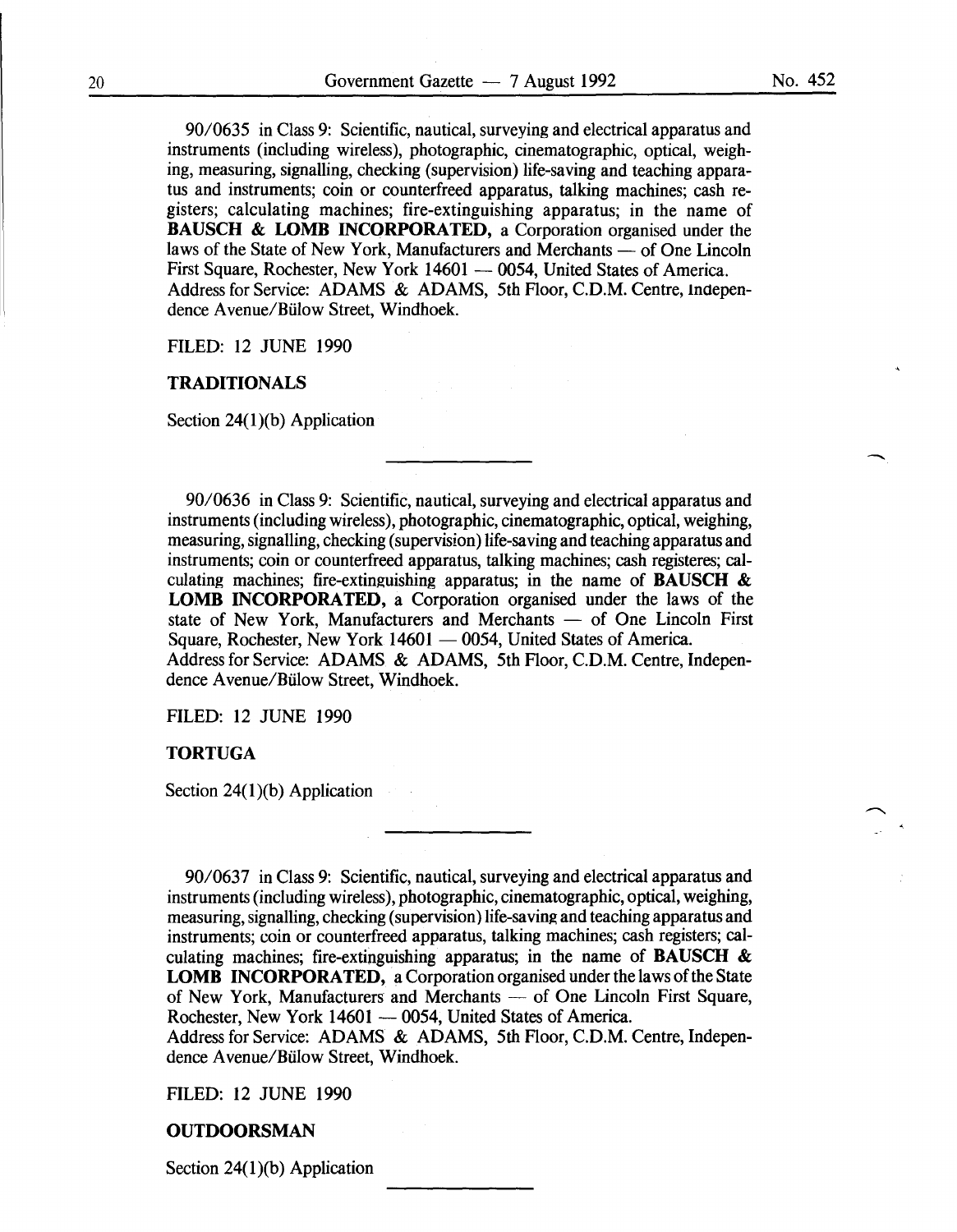90/0750 in Class 4: Industrial oils and greases (other than edible oils and fats and essential oils); lubricants; dust laying and absorbing compositions; fuels (including motor spirit) and illuminants; candles, tapers, night-lights and wicks; in the name of CALTEX PETROLEUM CORPORATION, a Corporation organised and existing under the laws of the State of Delaware, of 125 East John Carpenter Freeway, City of Irving, State of Texas, United States of America. Address for Service: ADAMS & ADAMS, 5th Floor, C.D.M. Centre, Independence A venue/Biilow Street, Windhoek.

FILED: 2 JULY 1990

#### STARPLEX

Section  $24(1)(b)$  Application

90/0787 in Class 5: Pharmaceutical and sanitary preparations and substances; plasters, materials for dressings in the name of BOEHRINGER INGELHEIM KG- a Kommanditgesellschaft organised and existing under the laws of the Federal Republic of Germany — Manufacturers and Merchants — of D-6507 Ingelheim am Rhein, Federal Republic of Germany.

Address for Service: ADAMS & ADAMS, 5th Floor, C.D.M. Centre, Independence A venue/Biilow Street, Windhoek.

FILED: 6 JUNY 1990

AXERO

90/1135 in Class 23: Yarns, threads; in the name of **AECI LIMITED** a South African company  $-$  of 16th Floor, Office Tower, Carlton Centre, Commissioner Street, Johannesburg, Transvaal, Republic of South Africa. Address for Service: ADAMS & ADAMS, 5th Floor, C.D.M. Centre, Independence A venue/Biilow Street, Windhoek.

FILED: 17 SEPTEMBER 1990

#### QANTRELLE

Section 24(1)(b) Application